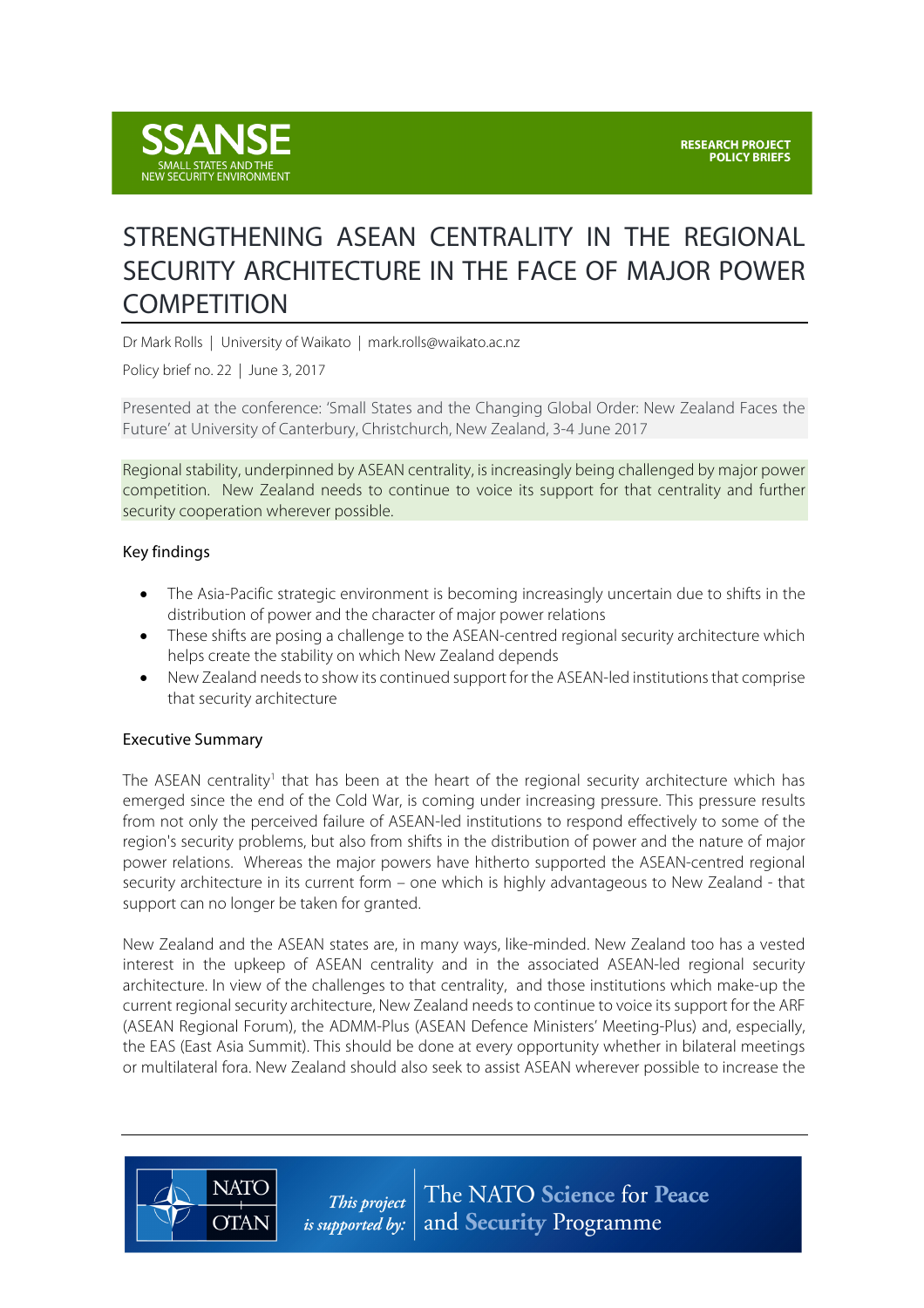efficacy of these institutions and, concomitantly, to foster the practical security co-operation which some of them are tasked with.

### Why does this matter to New Zealand?

In New Zealand's *Defence White Paper 2016* it was recognised that "tensions in the region [i.e. Asia] … are now greater than they were five years ago, [and] are a cause for concern." Increases in defence expenditure; changes in military posture; and a "shifting distribution of power" have led to Asia being "the focus of a complex interplay of global interests."<sup>2</sup> The region is, therefore, characterised by uncertainty.

Much of this uncertainty is driven by these shifts in the distribution of power as well as changes in the nature of the relationships between major powers; especially China and the United States and China and Japan. These developments have the potential to affect the security and stability of the Asia-Pacific region, particularly if they lead to major power competition, rivalry, and an intensification of the security dilemma which is beginning to prevail.

A secure and stable Asia-Pacific region is vital to New Zealand's security and prosperity and, in turn, ASEAN and an ASEAN-centred regional security architecture are seen as underpinning this security and stability. New Zealand has thus been fully supportive of the idea of ASEAN centrality in the various institutions which comprise the regional security architecture. These include the ARF, the ADMM-Plus, and the EAS; all of which New Zealand is an active participant in. In effect, ASEAN and the ASEANcentred regional security architecture are seen as the mainstay of the rules-based regional order on which, as a small state New Zealand depends.

Major power competition and rivalry complicates the workings of that regional security architecture; threatens the existing rules-based order; and heightens divisions within the Association of Southeast Asian Nations which may imperil its cohesiveness and ability to maintain centrality. Moreover, whereas in the past all the major powers have accepted ASEAN centrality and the existing regional security architecture, now that architecture is being challenged by China and Russia who have both put forward either alternatives to it or have a preference for parts of it from which the United States, as well as New Zealand, would be excluded. In its recent White Paper China's Policies on Asia-Pacific Security Cooperation, for example, China places the EAS, ARF and ADMM-Plus at the bottom of its preferred ASEAN-centred mechanisms.3

# What should New Zealand do?

**NATC** 

**OTAN** 

In light of these developments, New Zealand needs to reaffirm its strong commitment to ASEAN centrality and the ASEAN-led institutions which go to make up the existing regional security architecture<sup>4</sup>; this is particularly so with regard to the East Asia Summit. This reaffirmation should be made in bilateral discussions with China and Russia, as well as at meetings such as the International Institute for Strategic Studies Shangri-La Dialogue in Singapore and the Xiangshan Forum held in China

One of the factors leading to dissatisfaction with the existing mechanisms of the regional security architecture has been that they are seen as ineffective. New Zealand has consistently stated its belief that these mechanisms need to be made more effective, rather than new ones being established. This view should continue to be stated and to give effect to this desire New Zealand should seek ways to

> The NATO Science for Peace This project *is supported by:*  $|$  and **Security** Programme